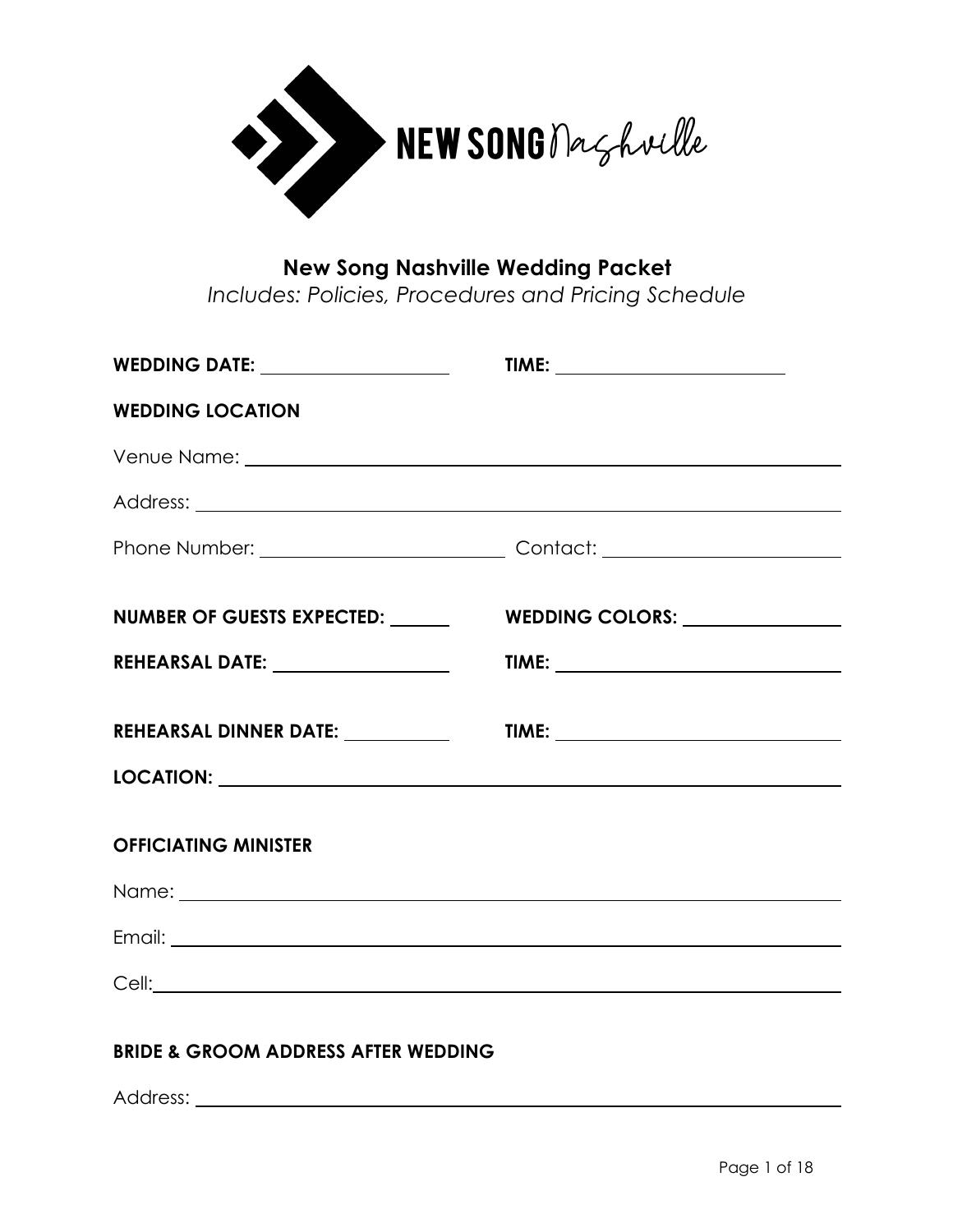### **BRIDE'S INFORMATION**

| <b>FAMILY</b>                                                                                                                                                                                                                        |  |
|--------------------------------------------------------------------------------------------------------------------------------------------------------------------------------------------------------------------------------------|--|
| <b>FATHER</b>                                                                                                                                                                                                                        |  |
| Name: <u>with the contract of the contract of the contract of the contract of the contract of the contract of the contract of the contract of the contract of the contract of the contract of the contract of the contract of th</u> |  |
|                                                                                                                                                                                                                                      |  |
|                                                                                                                                                                                                                                      |  |
|                                                                                                                                                                                                                                      |  |
| Will your father be walking you down the aisle? $\Box$ Yes $\Box$ No                                                                                                                                                                 |  |
|                                                                                                                                                                                                                                      |  |
| <b>MOTHER</b>                                                                                                                                                                                                                        |  |
|                                                                                                                                                                                                                                      |  |
|                                                                                                                                                                                                                                      |  |
|                                                                                                                                                                                                                                      |  |
|                                                                                                                                                                                                                                      |  |
| <b>PATERNAL GRANDPARENTS</b> (Please list only those attending the Wedding)<br>$Name(s):$ $\qquad \qquad$                                                                                                                            |  |
| <b>MATERNAL GRANDPARENTS</b> (Please list only those attending the Wedding)                                                                                                                                                          |  |
| <b>OTHER</b> (Please list only those attending the Wedding)                                                                                                                                                                          |  |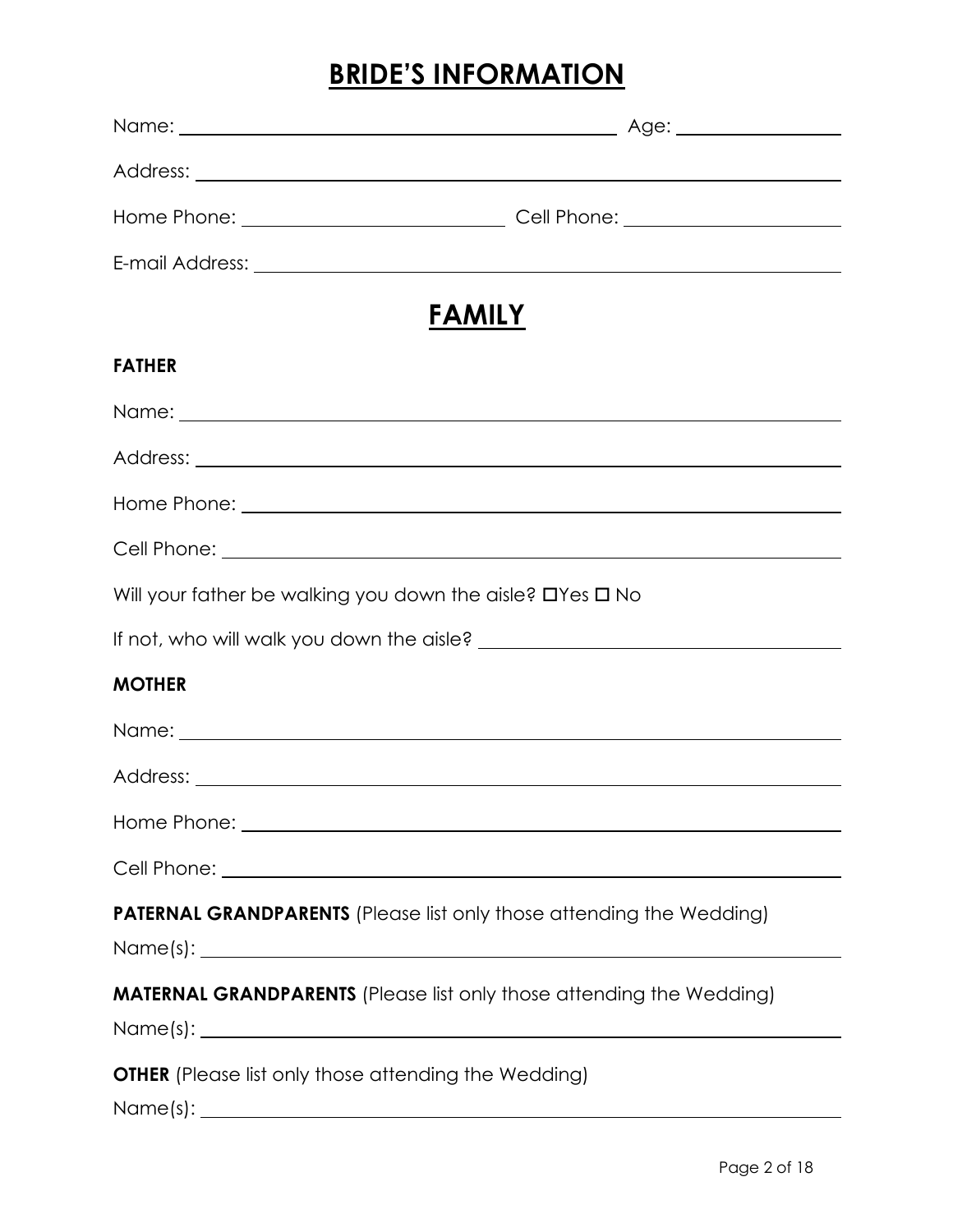# **BRIDE'S ATTENDANTS**

#### **MATRON/MAID OF HONOR**

| <b>BRIDESMAIDS</b> (Please list in order of how they should stand on the platform) |  |
|------------------------------------------------------------------------------------|--|
|                                                                                    |  |
|                                                                                    |  |
|                                                                                    |  |
|                                                                                    |  |
|                                                                                    |  |
|                                                                                    |  |
|                                                                                    |  |
|                                                                                    |  |
| <b>JUNIOR BRIDESMAID(S)</b> (If applicable)                                        |  |
|                                                                                    |  |
|                                                                                    |  |
|                                                                                    |  |
| <b>FLOWER GIRL(S)</b>                                                              |  |
|                                                                                    |  |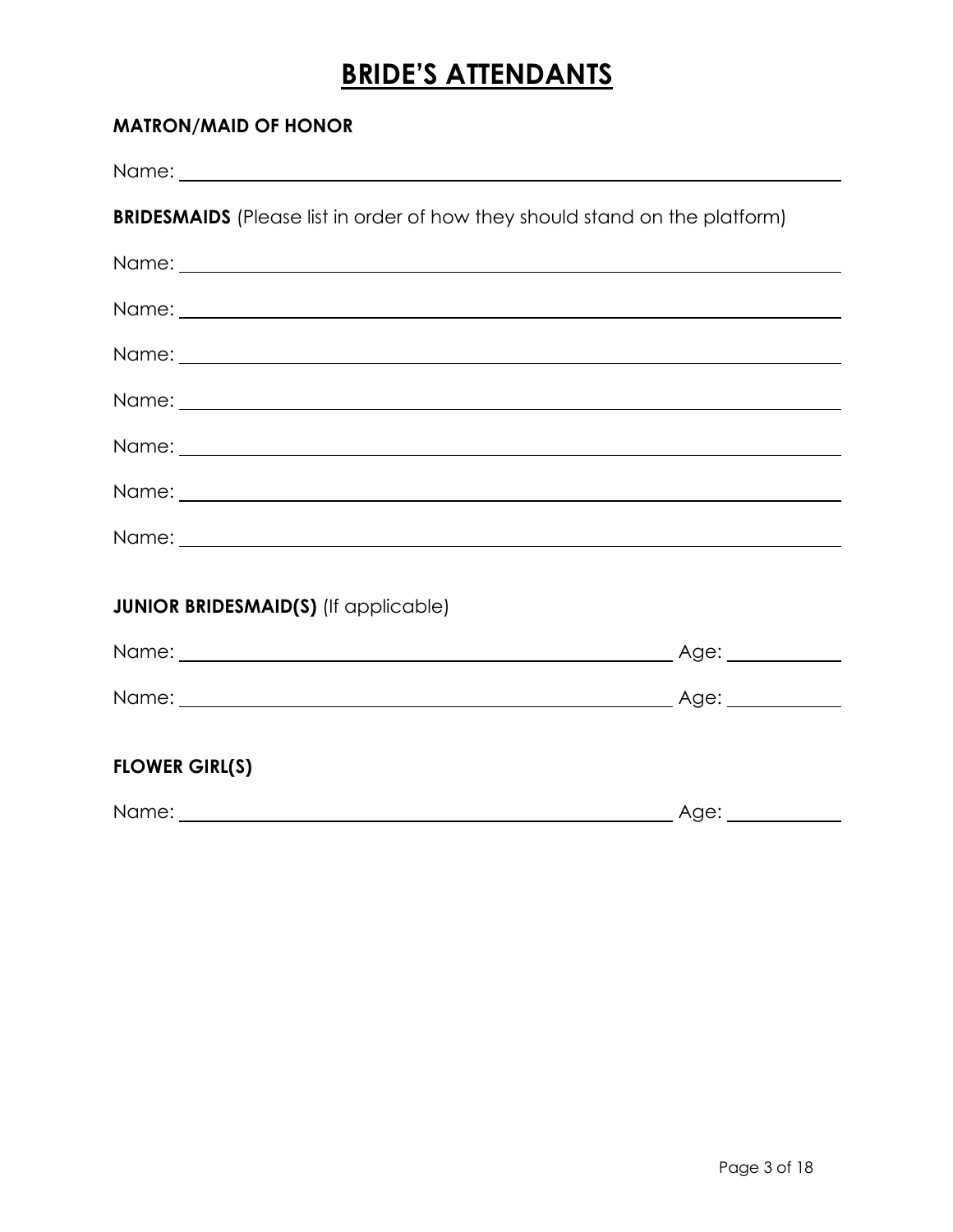### **GROOM'S INFORMATION**

| <b>FAMILY</b>                                                                                             |  |
|-----------------------------------------------------------------------------------------------------------|--|
| <b>FATHER</b>                                                                                             |  |
|                                                                                                           |  |
|                                                                                                           |  |
|                                                                                                           |  |
|                                                                                                           |  |
| <b>MOTHER</b>                                                                                             |  |
|                                                                                                           |  |
|                                                                                                           |  |
|                                                                                                           |  |
|                                                                                                           |  |
| <b>PATERNAL GRANDPARENTS</b> (Please list only those attending the Wedding)<br>$Name(s):$ $\qquad \qquad$ |  |
| <b>MATERNAL GRANDPARENTS</b> (Please list only those attending the Wedding)                               |  |
| <b>OTHER</b> (Please list only those attending the Wedding)                                               |  |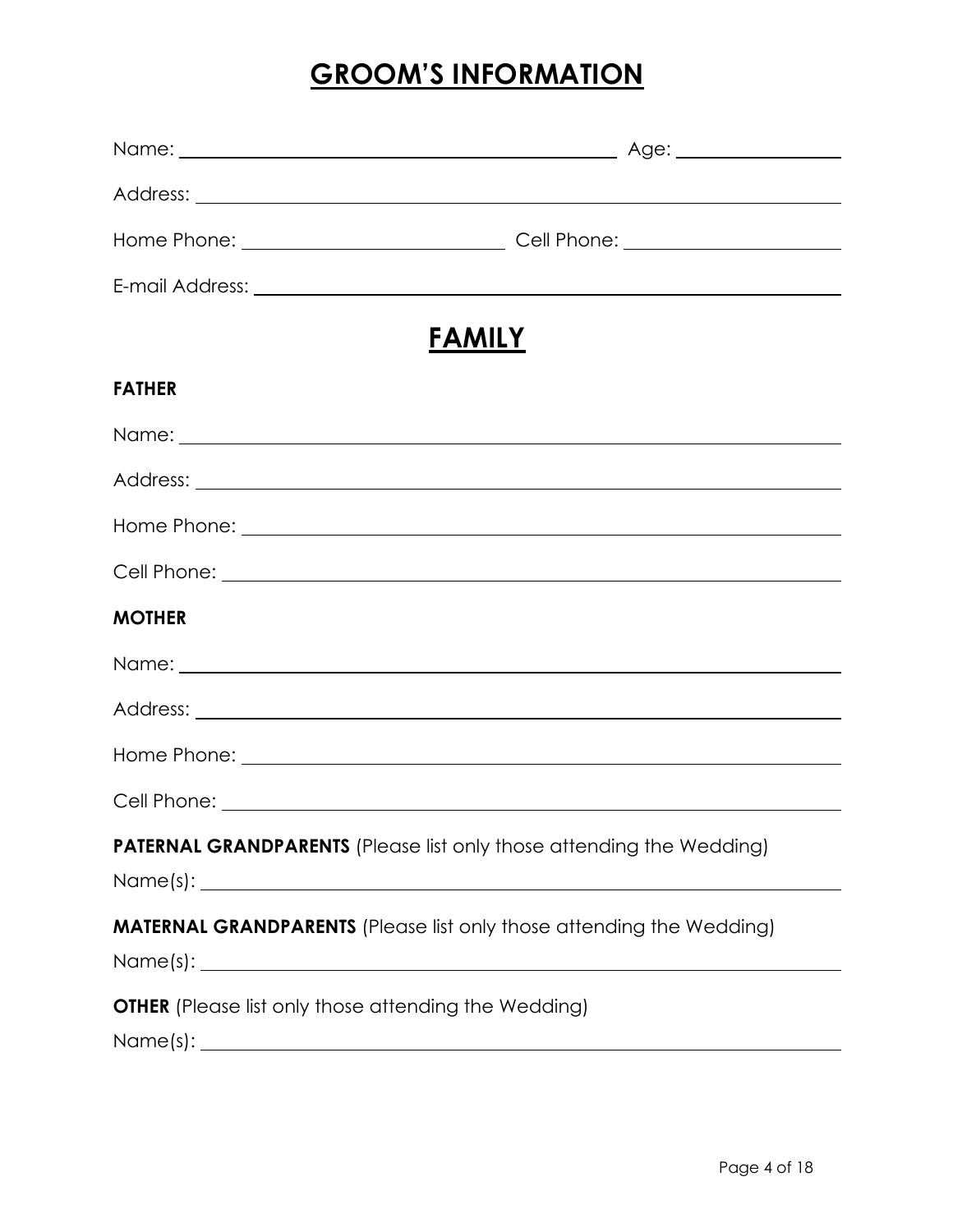## **GROOM'S ATTENDANTS**

| <b>BEST MAN</b>                                                                  |                   |
|----------------------------------------------------------------------------------|-------------------|
|                                                                                  |                   |
| <b>GROOMSMEN</b> (Please list in order of how they should stand on the platform) |                   |
|                                                                                  |                   |
|                                                                                  |                   |
|                                                                                  |                   |
|                                                                                  |                   |
|                                                                                  |                   |
|                                                                                  |                   |
|                                                                                  |                   |
| <b>JUNIOR GROOMSMAN</b> (If applicable)                                          |                   |
|                                                                                  |                   |
|                                                                                  |                   |
| <b>RING BEARER</b>                                                               |                   |
|                                                                                  | Age: ____________ |
| <b>USHERS</b> (If applicable)                                                    |                   |
|                                                                                  |                   |
|                                                                                  |                   |
|                                                                                  |                   |
|                                                                                  |                   |
|                                                                                  |                   |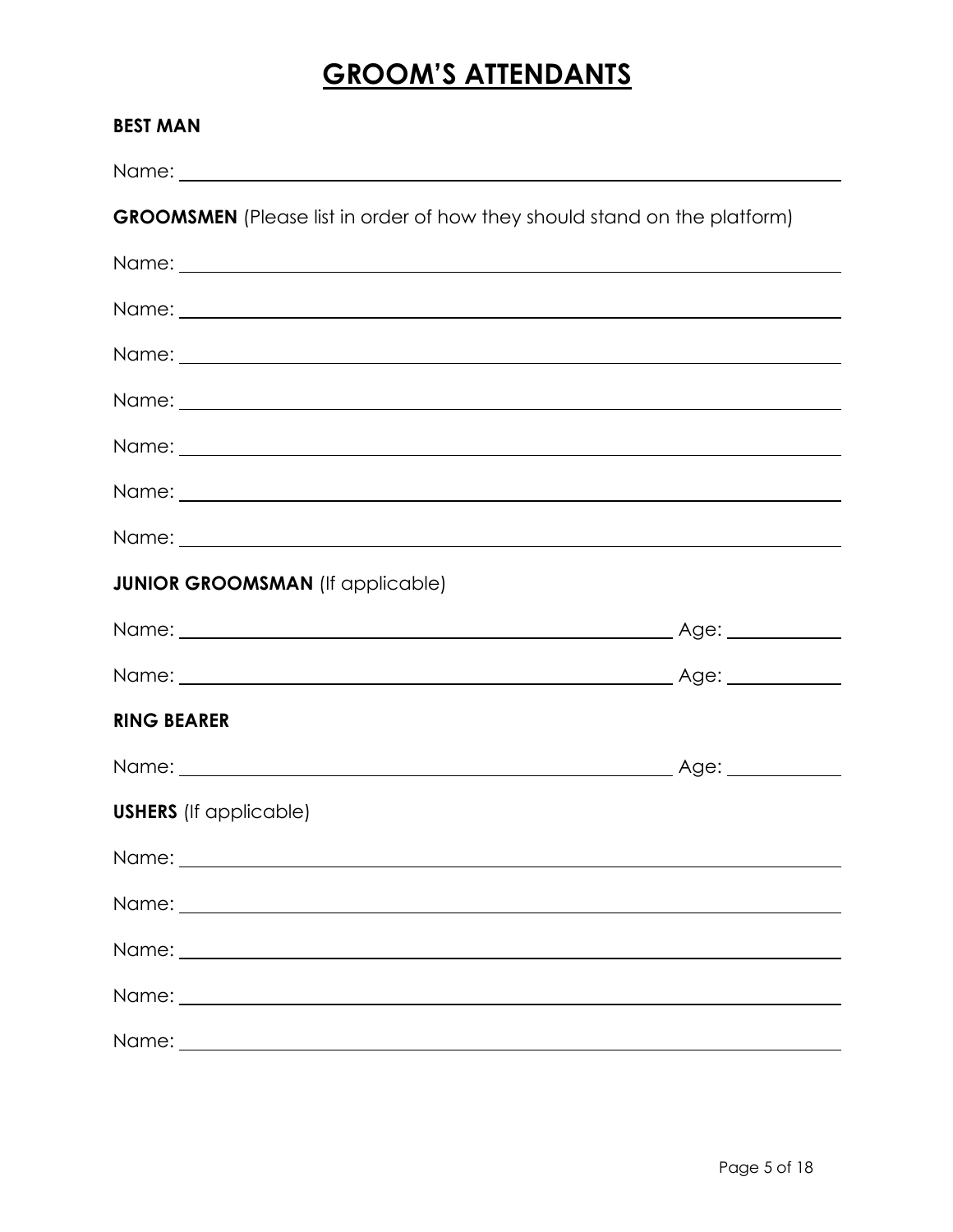### **WEDDING DETAILS AND CONTACT INFORMATION**

#### **PRE-MARITAL MENTORS**

| <b>COURTSHIP MENTORS</b>       |
|--------------------------------|
|                                |
|                                |
|                                |
| <b>CEREMONY WORSHIP LEADER</b> |
|                                |
|                                |
|                                |

#### **WORSHIP TEAM**

| Instrument: Acoustic Guitar |
|-----------------------------|
| Instrument: Electric Guitar |
| Instrument: Bass Guitar     |
| Instrument: Keyboard        |
| Instrument: Drums           |
|                             |
|                             |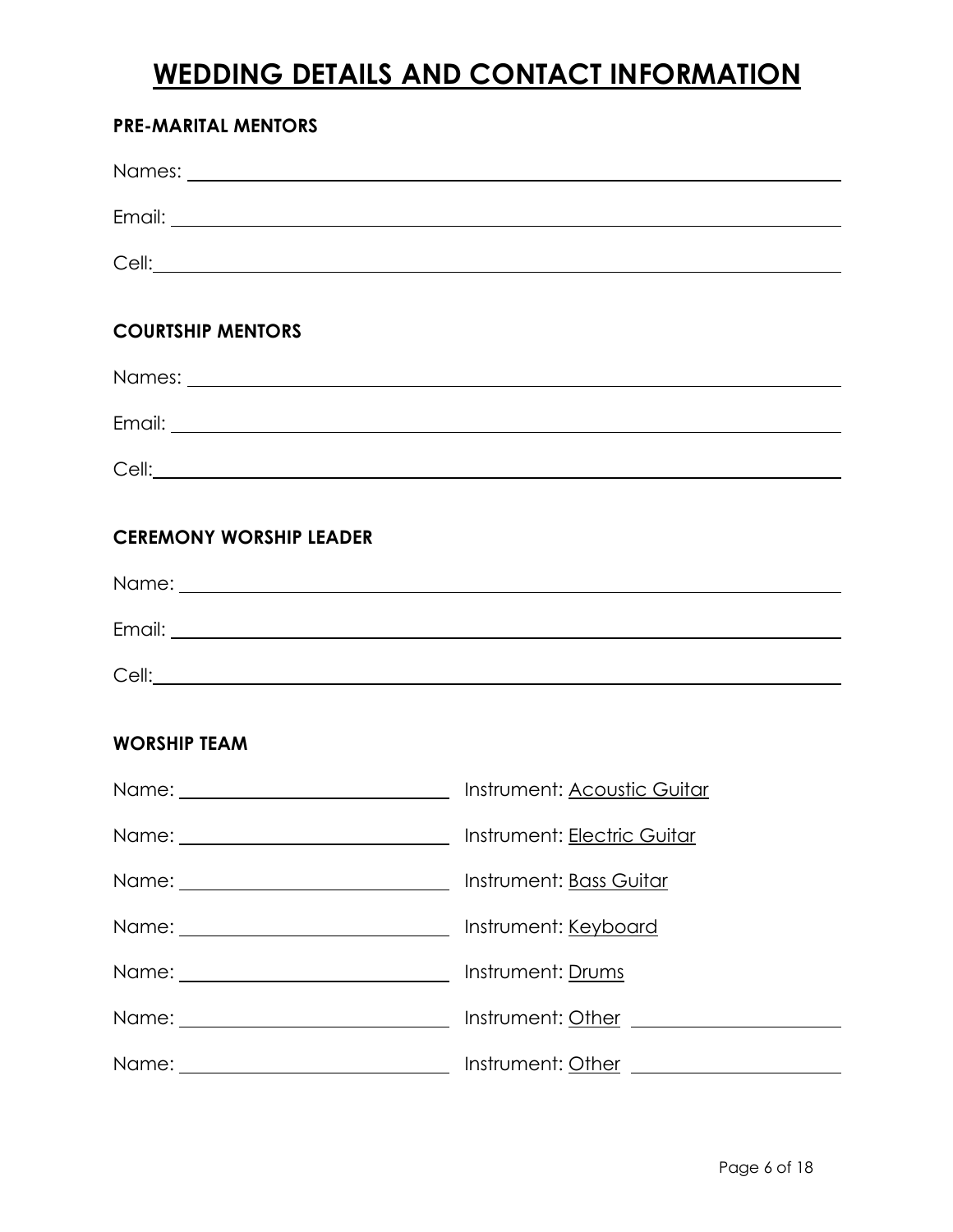**If using New Song as your venue, the persons on this page must be approved by the New Song Wedding Coordinator.**

#### **FACILITY COORDINATOR**

| Email: <u>Alexander Alexander Alexander Alexander Alexander Alexander Alexander Alexander Alexander Alexander Alexander Alexander Alexander Alexander Alexander Alexander Alexander Alexander Alexander Alexander Alexander Alex</u> |
|--------------------------------------------------------------------------------------------------------------------------------------------------------------------------------------------------------------------------------------|
| Cell: <u>Cell</u> : 2004                                                                                                                                                                                                             |
|                                                                                                                                                                                                                                      |
|                                                                                                                                                                                                                                      |
|                                                                                                                                                                                                                                      |
|                                                                                                                                                                                                                                      |
|                                                                                                                                                                                                                                      |
|                                                                                                                                                                                                                                      |
|                                                                                                                                                                                                                                      |
|                                                                                                                                                                                                                                      |
| PROGRAMS - Wedding Coordinator must review and approve program draft prior to printing.                                                                                                                                              |
|                                                                                                                                                                                                                                      |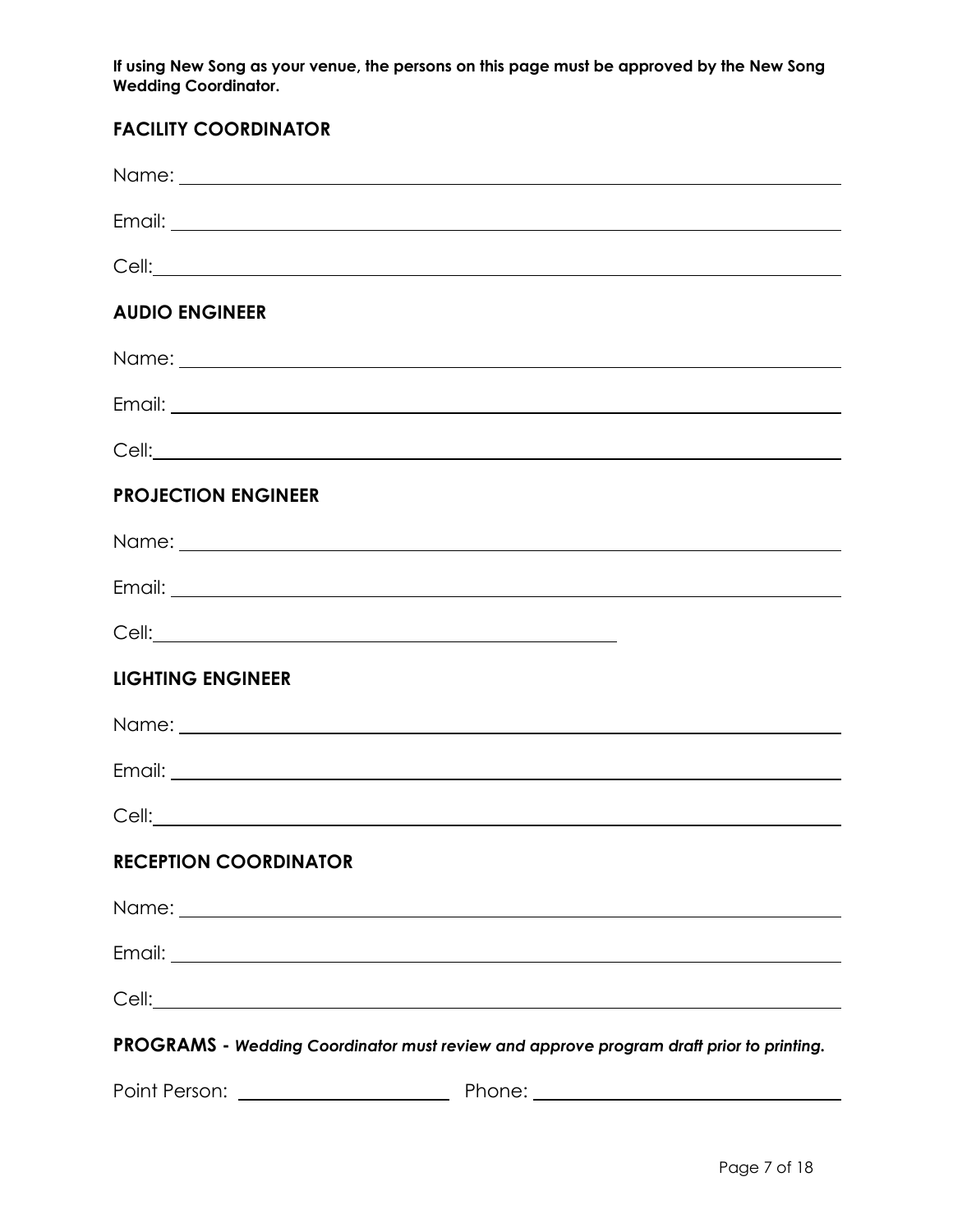#### **TURN-AROUND and CLEAN-UP CREW:**

*When using the Celebration Room as the Reception site, a team of at least 6 people are required to turn the room around for the Reception and turn it back around and assist in general cleaning in preparation for Sunday morning services.*

| <b>PHOTOGRAPHER</b>         |                                                                                             |
|-----------------------------|---------------------------------------------------------------------------------------------|
|                             |                                                                                             |
| <b>VIDEOGRAPHER</b>         |                                                                                             |
|                             |                                                                                             |
| <b>DECORATOR</b><br>Song.)  | (If using New Song as your venue, the Decorator must be a member or regular attender of New |
|                             |                                                                                             |
| <b>CATERER</b>              |                                                                                             |
|                             |                                                                                             |
| <b>FLORIST</b>              |                                                                                             |
|                             |                                                                                             |
| <b>BAKER (WEDDING CAKE)</b> |                                                                                             |
|                             |                                                                                             |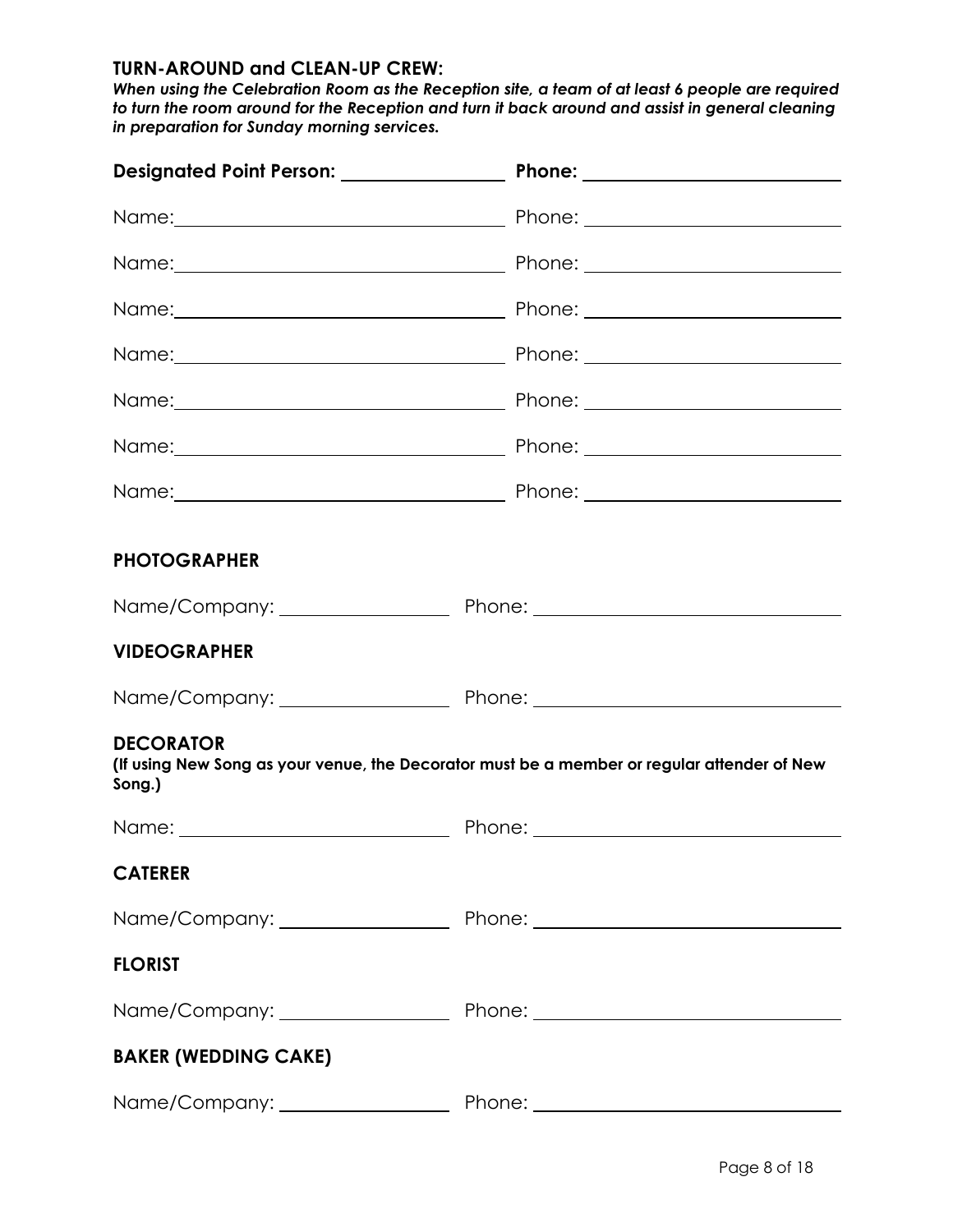# **TRANSPORTATION (LEAVING YOUR WEDDING)** Name/Company: Phone: **ITEMS TO BE USED UPON COUPLE'S DEPARTURE (bubbles, sparklers, ribbons, etc.)** *(Must be approved by Wedding Coordinator)* **PERSON(S) RESPONSIBLE FOR GIFTS AFTER WEDDING** Name(s): Name(s): Phone: Phone: Phone: Phone: Phone: Phone: Phone: Phone: Phone: Phone: Phone: Phone: Phone: Phone: Phone: Phone: Phone: Phone: Phone: Phone: Phone: Phone: Phone: Phone: Phone: Phone: Phone: Phone: Phone: P **PERSON(S) RESPONSIBLE FOR BRIDE & GROOM'S BELONGINGS AFTER WEDDING** Name(s): Phone: **PERSON(S) RESPONSIBLE FOR LEFTOVER FOOD/BEVERAGES AFTER WEDDING** Name(s): Name(s): Phone: Phone: 2014 **RENTAL ITEM RETURN Designated Point Person: Phone: \*\****This person will be responsible for making sure the items make it to the Wedding venue and are collected immediately following the Wedding.\*\** Rental Company Name: Phone: Drop off Date & Time: Pickup Date & Time: Items: when the contract of the contract of the contract of the contract of the contract of the contract of the contract of the contract of the contract of the contract of the contract of the contract of the contract of th Rental Company Name: Phone: Phone: Drop off Date & Time: Pickup Date & Time: Items: Rental Company Name: Phone: Phone: Phone:

Drop off Date & Time: Pickup Date & Time:

Items: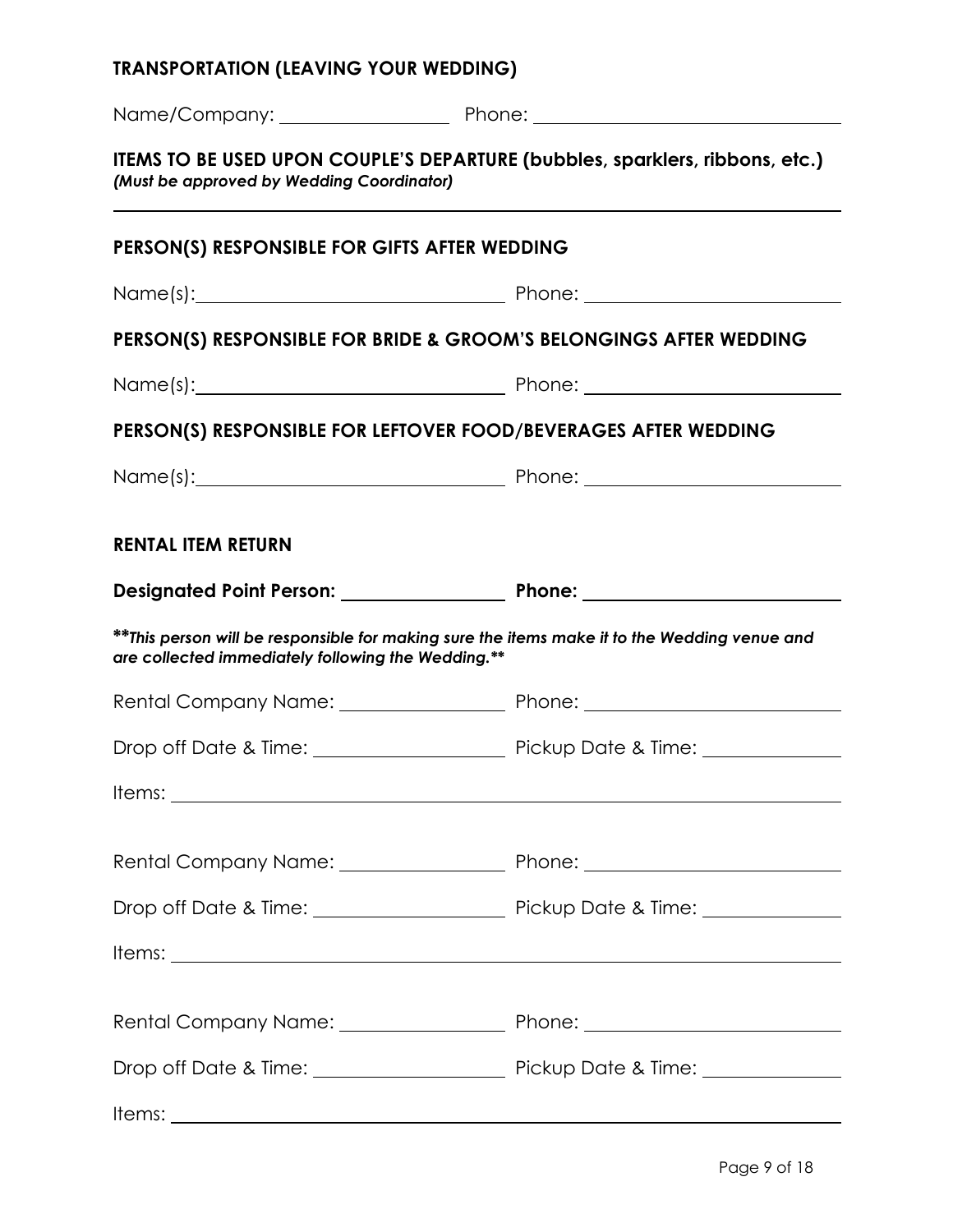### **GENERAL POLICIES & PROCEDURES**

#### **WEDDING REHEARSALS**

- □ Wedding Rehearsals generally take place the day before the Wedding and need to end by 6:30 p.m.
- □ Wedding Rehearsal dinners are accommodated in the Community Room or Worship Center Foyer based on availability of facilities.

#### **SATURDAY WEDDINGS**

- □ Saturday ceremonies taking place at New Song in either the Celebration Room or the Community Room must begin no later than 2:00 p.m.
- □ Saturday receptions taking place at New Song in the Celebration Room must end no later than 6:00 p.m.
- $\Box$  Saturday receptions taking place at New Song in the Community Room must end no later than 3:00 p.m.

#### **SUNDAY WEDDINGS**

- □ Sunday afternoon ceremonies and receptions are accommodated based on availability of facilities.
- □ Due to facility restrictions, Sunday Weddings will require modifications to set up, décor, catering, and tech/band equipment availability.

#### **ADDITIONAL SCHEDULING NOTES**

- □ We are unable to accommodate evening Weddings on the New Song campus.
- □ We are unable to provide childcare for Wedding events.

#### **NEW SONG NASHVILLE WEDDING COORDINATOR**

- □ Use of New Song Nashville's Wedding Coordinator IS REQUIRED for all Weddings taking place on our New Song campus or when a New Song Pastor is officiating the Ceremony.
- $\Box$  If the Wedding is offsite and the venue requires their Coordinator to be used, the New Song Nashville Wedding Coordinator will work in conjunction with that person.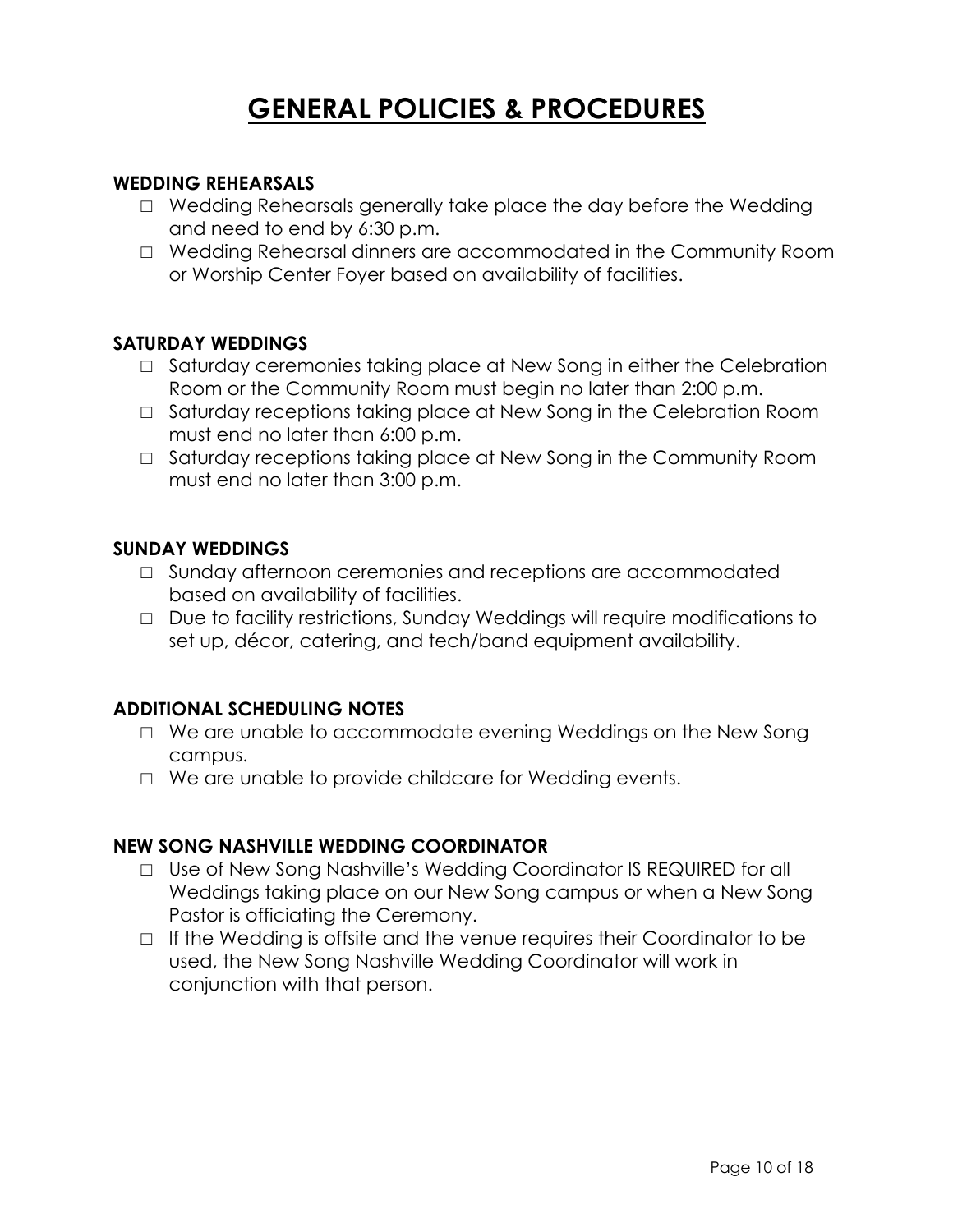#### **SCHEDULING**

1. Contact Mitch Rowe, our New Song Nashville Wedding Coordinator, at mrowe@newsongnashville.com.

Mitch will:

- $\Box$  Work with the couple to confirm the date and time of the Wedding. *Please note that dates are not secure until you receive confirmation from the Wedding Coordinator. Please allow 14 days for confirmation.*
- □ Contact the requested Officiating Pastor to confirm availability for the wedding date requested.
- □ Contact and secure a Facility Coordinator, Audio Engineer, Projection Technician and Lighting Technician for Weddings occurring at New Song.
- □ Secure the New Song facility for the Rehearsal, Ceremony and Reception (for Weddings occurring at New Song).
- □ Connect the couple with pre-marital mentors (if not already assigned).
- $\Box$  Contact you to set up your first meeting.
- 2. If your Wedding will be at a venue other than New Song, please obtain a copy of the Ceremony and Reception Venue(s) Agreement(s) and Policies for the New Song Wedding Coordinator to review at your first meeting.

#### **WEDDING MUSIC**

□ Prior to the Rehearsal, all Wedding music must be approved by the Wedding Coordinator. This includes all music that will play during the transition of the facility as well as any playlists or live music used for the Ceremony or Reception. *(Please note that music that includes explicit lyrics, or inappropriate language or imagery will not be approved.)*

#### **WEDDING DÉCOR**

- □ New Song DOES provide the following Communion/Unity Candle Elements:
	- Grape juice and matzos crackers
	- § Unity candle holder and candles
	- Goblet, communion plate and lighters
	- 4-foot table for platform
	- Black table cloth
- □ New Song DOES NOT provide any Wedding items or decorations (i.e. candelabras, aisle runner, Reception items, decorations, candles, etc.).

#### **ADDITIONAL DÉCOR POLICIES FOR WEDDINGS TAKING PLACE AT NEW SONG**

- □ Use of New Song's tablecloths are permitted for a \$75 cleaning fee.
- □ **Flameless candles are required – No real candles** are to be used with the exception of unity candles. We have battery operated candles available for use for those who are using an approved New Song Decorator.
- □ Décor may not be hung from any part of the ceiling or lighting fixtures or attached to walls in any way.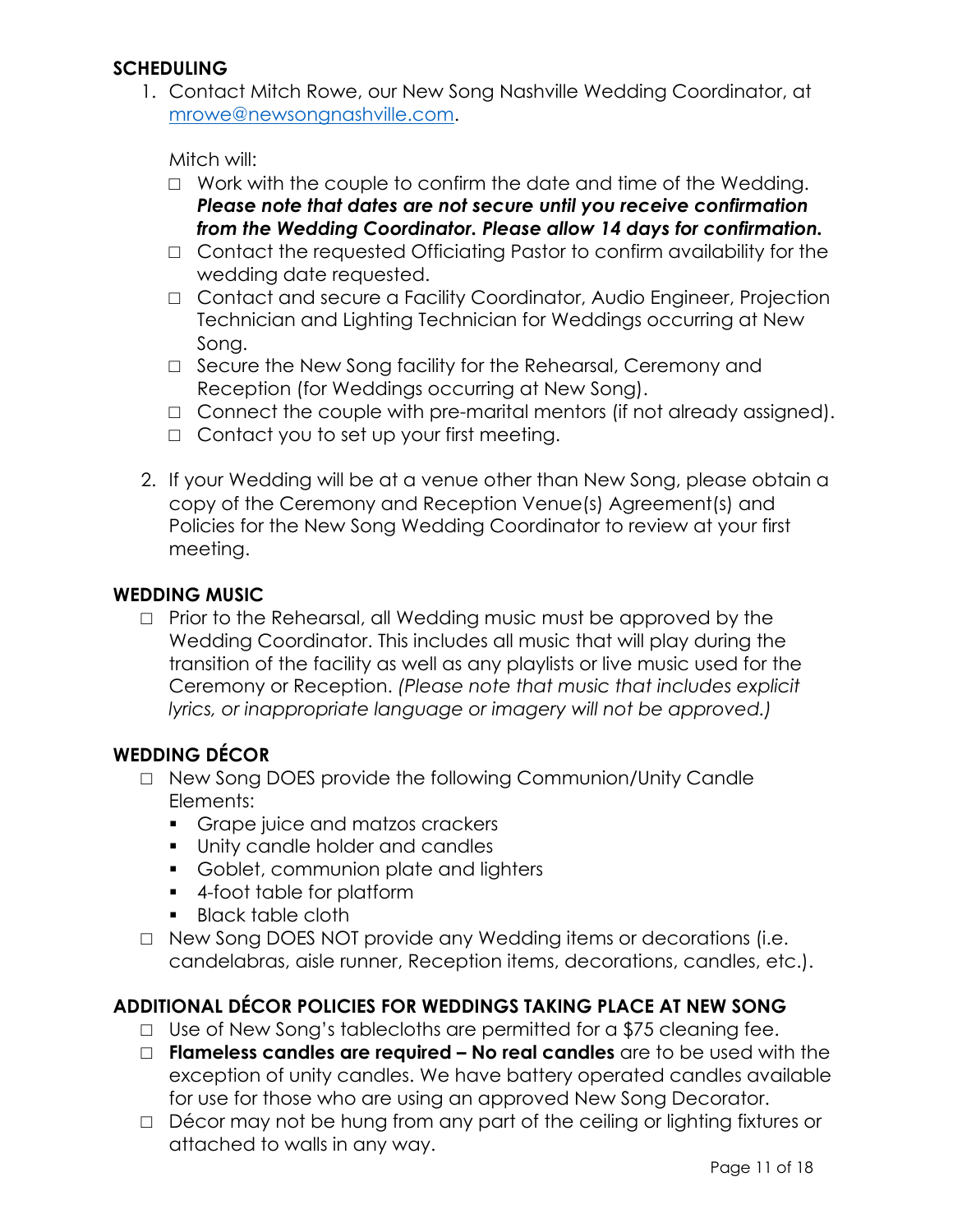- □ All Ceremony décor must be taken down no later than two (2) hours after Reception. Reception décor must be taken down no later than one (1) hour after Reception.
- □ We are unable to accommodate storage of décor or rental items following the Reception. All décor, personally owned or rented, used in the Wedding must be picked up immediately following Reception.
- □ Paint, spray adhesives and duct tape may NOT used at any time.
- □ The Wedding Decorator will have access to the facility between 4:00-6:00 p.m. on Friday and 8:00 a.m. – 1:00 p.m. on Saturday for assembly and staging of décor only. No construction of décor, painting, etc. is allowed inside the building or in the front parking area.
- □ Set-up and tear down of any special furniture or Wedding fixtures is the responsibility of the Decorator.
- □ The Wedding Coordinator must approve all decor items and items to be used as the couple departs (i.e., bubbles, sparklers, etc.)

#### **ALCOHOL**

□ Alcohol is not permitted on the New Song campus

#### **FACILITY (FOR WEDDINGS TAKING PLACE AT NEW SONG)**

- □ The Wedding Party is responsible for providing their own cleanup and turnaround teams.
- $\Box$  All rooms used by the Wedding Party are to be left in the condition in which they were found.
- □ Use of New Song's Kitchen is allowed on a case-by-case basis, upon approval from the Wedding Coordinator.

#### **FACILITY COORDINATOR (FOR WEDDINGS TAKING PLACE AT NEW SONG)**

The New Song Facility Coordinator will assist you with the following:

- □ Set up of 4-foot table, black tablecloth, unity candle components and communion elements for communion.
- □ Set up for Rehearsal and Ceremony.
- □ Oversee transition from Ceremony to Reception (Wedding Party is responsible for providing a transition team).
- □ Oversee clean up of the facility (Wedding Party is responsible for providing cleanup teams).
- □ Work with family members to see that Wedding gifts are taken care of.
- □ Work with Facility Director to ensure the Worship Center and Learning Center are ready for Sunday morning.
- □ **Please Note**: All teams (décor, cleaning, transition, etc.) must check out with the Facility Coordinator before leaving.

#### **AUDIO ENGINEER (FOR WEDDINGS TAKING PLACE AT NEW SONG)**

The New Song Audio Engineer will assist you with the following:

- □ Arrive 30 minutes prior to Rehearsal for set up, take notes during Rehearsal, test CDs/digital devices/playlists, microphones, etc. as needed.
- □ Perform all audio needs for the Wedding.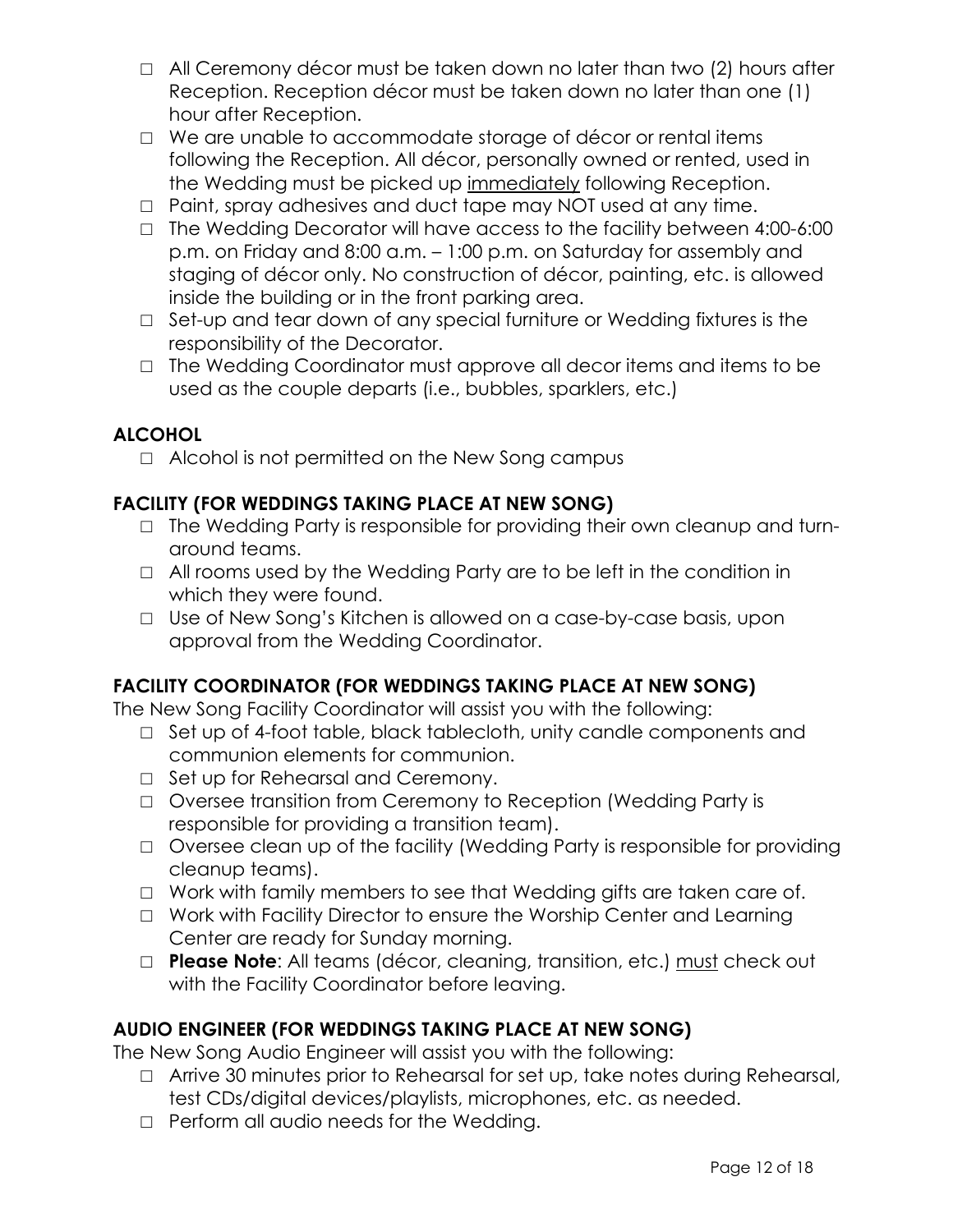□ Additional fees include: Projection Tech to run DVD/video media and PowerPoint, engineering an extra full band or jazz band for Receptions, setting up audio feed for videographer and channels for DJ.

#### **LIGHTING & PROJECTION ENGINEERS (FOR WEDDINGS TAKING PLACE AT NEW SONG)**

The New Song Lighting and Projection Engineers will assist you with the following:

- □ Arrive 30 minutes prior to Rehearsal for set up, take notes during Rehearsal, test lighting and projection systems etc. as needed.
- □ Arrange special lighting for Ceremony.
- □ Perform all lighting and projection needs on Wedding Day.
- □ **Please Note:** New Song is currently unable to create unique lighting elements during the Ceremony/Reception. The lighting effects will be preset by the Lighting Technician based on the color scheme of the Wedding.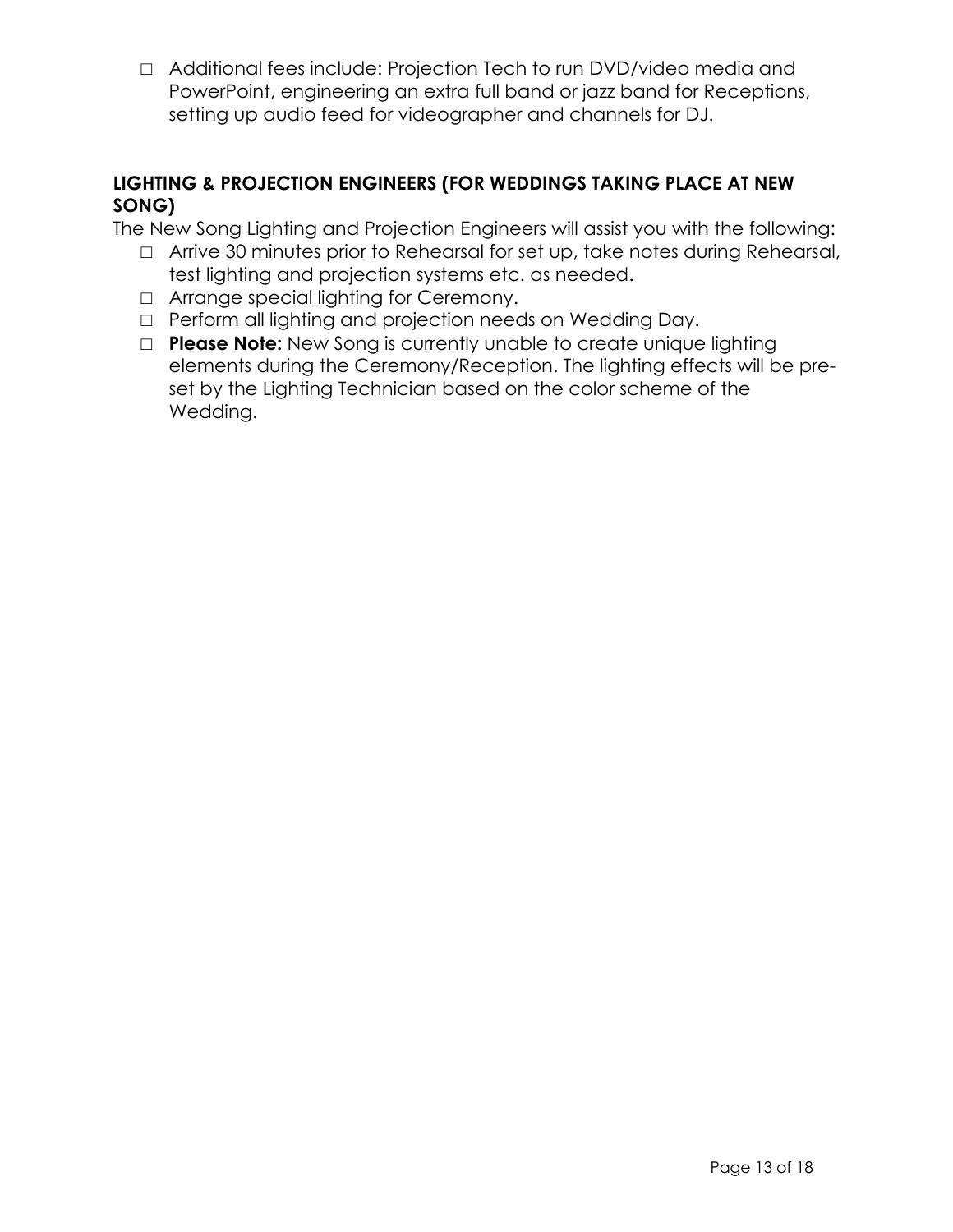### **WHAT TO EXPECT**

#### **WHAT THE WEDDING COORDINATOR WILL ASSIST YOU WITH:**

- □ Confirm and schedule Wedding date on New Song's calendar
- □ Confirm availability of New Song Officiating Pastor
- □ Secure Facility Coordinator, Audio Engineer, Projection Technician and Lighting Technician (for Weddings occurring at New Song)
- □ Schedule all pre-Wedding planning meetings
- □ Develop the Order of Service and timeline of your Wedding day
- □ Oversee the Wedding Rehearsal
- □ Oversee the Wedding Ceremony
- □ Oversee the Wedding Reception (by request only)
- □ Assist in the timely flow and facilitation of your Wedding Day
- $\Box$  Assist the Officiating Pastor with Wedding details
- □ Receive and disburse monies for all paid personnel

#### **WHAT THE WEDDING COORDINATOR IS NOT RESPONSIBLE FOR (unless special arrangements have been made prior to the Wedding Day):**

- □ Set-up of any special fixtures or Décor
- □ Scheduling of worship team, band members or practices
- □ Arranging for a Decorator, Caterer, Photographer, etc. or gathering members for transition or cleaning teams.
- □ Cleaning of the facility after Ceremony/Reception
- □ Overseeing/Coordinating the Reception (unless specifically requested)
- □ Assisting the Photographer, Caterer and/or Decorator
- □ Handling of the Flowers, Corsages or Boutonnières
- $\Box$  Returning or storing of any rental items

#### **WHAT YOU CAN EXPECT DURING YOUR MEETINGS**

- 1. During your **1st meeting** (approximately 90 days before Wedding), the Wedding Coordinator will:
	- □ Review the information in your Wedding Packet
	- □ Review New Song's Wedding Policies, Procedures, Scheduling and Pricing Schedule
	- □ Review Ceremony and Reception Venue(s) Agreement(s) and Policies for off-site Weddings
	- □ Begin putting together an Order of Service for the Ceremony
	- □ Discuss the Wedding Timeline
	- □ Discuss any questions you may have
	- □ Schedule a 2nd meeting
- 2. During your **2nd Meeting** (approximately 60 days before Wedding), the Wedding Coordinator will:
	- □ Review and confirm the information in your Wedding Packet
	- □ Review the Ceremony Order of Service
	- □ Begin laying out your Wedding Timeline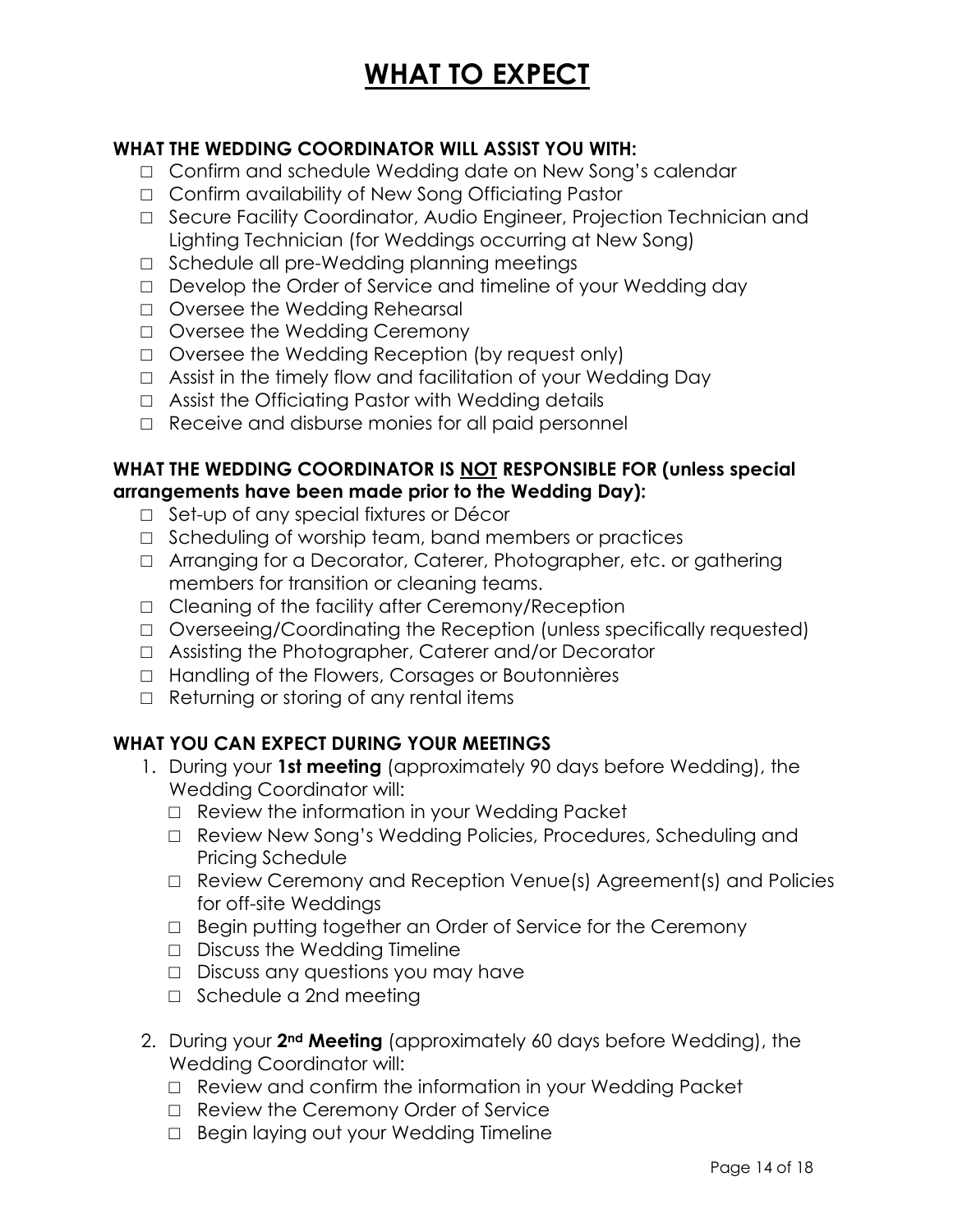- □ Confirm schematics for Rehearsal, Rehearsal Dinner, Ceremony and Reception
- □ Review and confirm set-up and tear-down teams and time requirements
- □ Discuss application process for Marriage License.
- □ Begin putting together an Order of Service for the Reception (if specifically requested)
- □ Discuss any questions you may have
- □ Schedule a 3rd meeting and 4<sup>th</sup> meeting (with Officiating Pastor)
- 3. During your **3rd meeting** (approximately 30 days before Wedding), the Wedding Coordinator will:
	- □ Finalize the Ceremony Order of Service
	- □ Review and confirm the Reception Order of Service
	- □ Review the first draft of the Ceremony program (Please bring a printed copy to meeting for the Wedding Coordinator to review and approve)
	- □ Approve any music playlist(s) for Ceremony and Reception
	- □ Discuss the writing of Wedding vows
	- □ Review the seating chart
	- □ Receive New Song Wedding fee for disbursement
	- □ Discuss any questions you may have
	- $\Box$  Confirm the 4<sup>th</sup> meeting (with Officiating Pastor)
- 4. During your **4th meeting** the Ceremony Meeting (approximately two weeks before Wedding), the Officiating Pastor and Wedding Coordinator will:
	- □ Review and finalize the Ceremony Order of Service (with the Officiating Pastor)
	- □ Review and finalize the Reception Order of Service and Timeline (with the Wedding Coordinator only)
	- □ Discuss any questions you may have
- 5. During your **5th meeting** Phone Conversation (approximately one week before Wedding), the Wedding Coordinator will:
	- □ Give you final reminders
	- □ Review and approve any last-minute details
	- □ Approve final draft of Ceremony program
- 6. In your **Confirmation Email**, the Wedding Coordinator will:
	- □ Confirm any final details
	- $\Box$  Remind you of what items to bring to your Wedding Reception
- 7. At the **Wedding Rehearsal**, the Wedding Coordinator will:
	- □ Greet your family and Wedding Party
	- □ Facilitate the Wedding Rehearsal in conjunction with the Officiating Pastor
	- □ Receive the following items from you:
		- § Vows (typed or e-mailed ahead of time)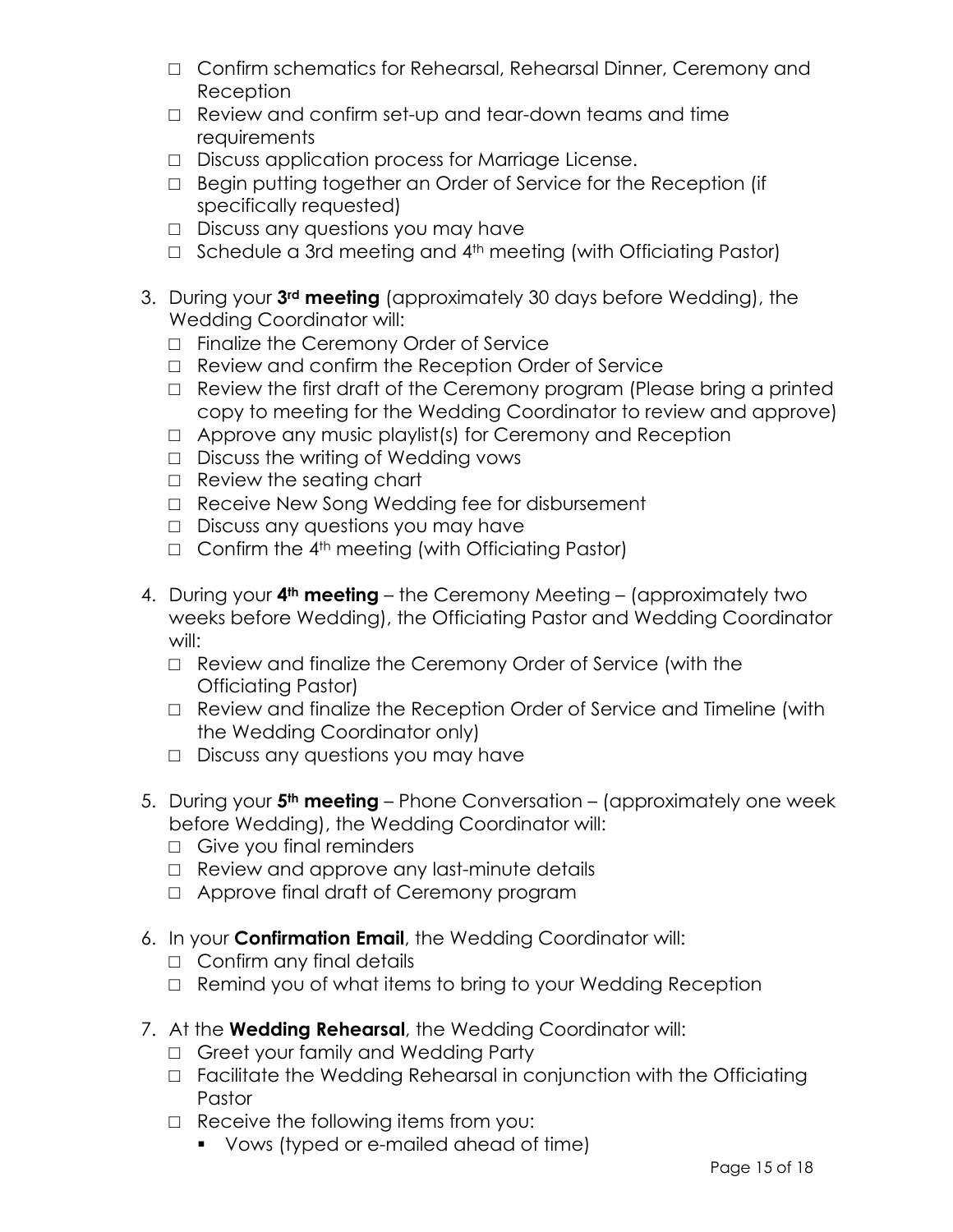- § Marriage license
- § Checks/Cards that need to be disbursed to other paid personnel or volunteers.
- □ Give final reminders and answer questions you may have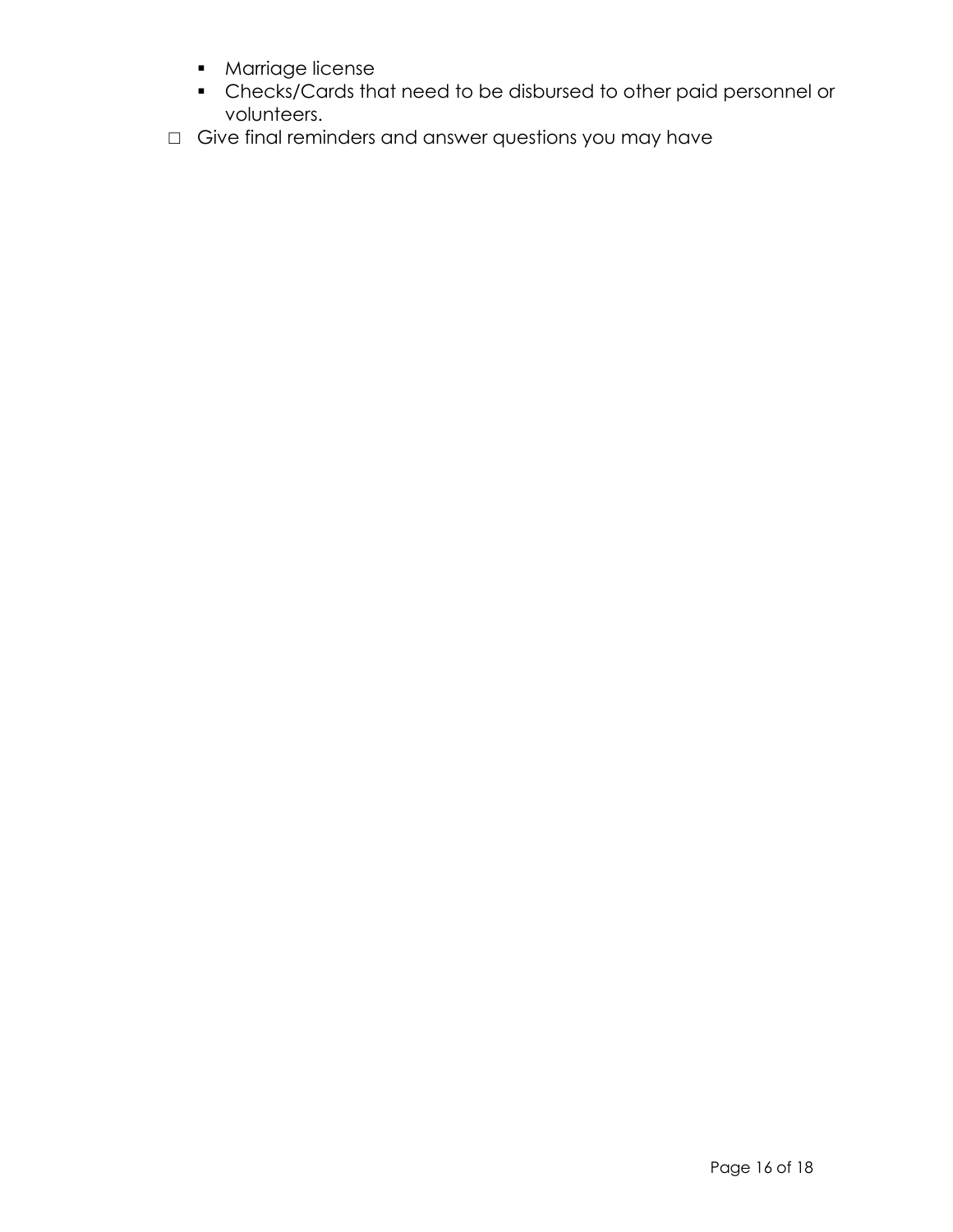### **PRICING SCHEDULE**

#### **Wedding fees are due at your 3rd meeting (30-days out from Wedding)**

|                                                                             | <b>CELEBRATION</b><br><b>ROOM</b> | <b>COMMUNITY</b><br><b>ROOM</b> |
|-----------------------------------------------------------------------------|-----------------------------------|---------------------------------|
| Fee for Weddings occurring at New Song<br>(cost includes the following)     | \$1475                            | \$1375                          |
| Wedding Coordinator (Rehearsal & Ceremony)                                  |                                   |                                 |
| <b>Facility Coordinator</b>                                                 |                                   |                                 |
| Lighting Technician                                                         |                                   |                                 |
| Projection Technician                                                       |                                   |                                 |
| Audio Engineer                                                              |                                   |                                 |
| Cleaning/set up for Rehearsal Dinner                                        |                                   |                                 |
| Cleaning/set up for Ceremony                                                |                                   |                                 |
| Cleaning/set up for Reception                                               |                                   |                                 |
| <b>Tablecloth Cleaning Fee</b>                                              |                                   |                                 |
| <b>Officiating Pastor</b>                                                   |                                   |                                 |
|                                                                             |                                   |                                 |
| Fee for Weddings NOT occurring at New Song<br>(cost includes the following) |                                   | Off-Site                        |
| Wedding Coordinator (Rehearsal & Ceremony)                                  |                                   | \$400                           |

Officiating Pastor  $$200$ 

| Addi <del>l</del> ional Fees       | On-Site | Off-Site |
|------------------------------------|---------|----------|
| Reception Coordinator (if desired) | \$150   | \$200    |
| <b>Tablecloth Cleaning Fee</b>     | \$75    | N/A      |